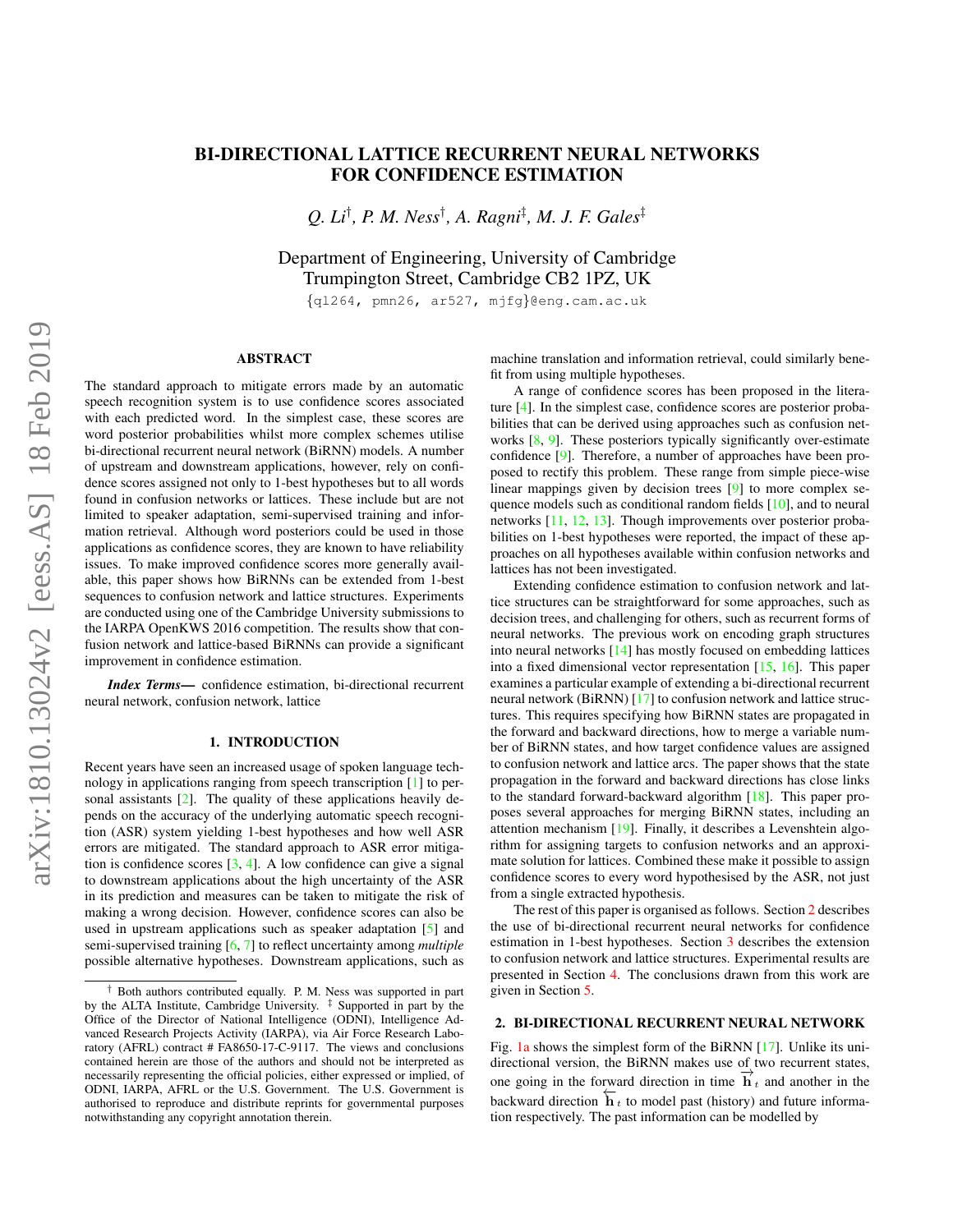<span id="page-1-1"></span>

(a) sequence (b) confusion network, lattice

Fig. 1: Bi-directional neural networks for confidence estimation

$$
\overrightarrow{\mathbf{h}}_{t} = \sigma(\mathbf{W}^{(\overrightarrow{h})}\overrightarrow{\mathbf{h}}_{t-1} + \mathbf{W}^{(x)}\mathbf{x}_{t})
$$
\n(1)

where  $x_t$  is an input feature vector at time  $t$ ,  $\mathbf{W}^{(x)}$  is an input matrix,  $\mathbf{W}^{(\vec{h})}$  is a history matrix and  $\sigma$  is an element-wise non-linearity such as a sigmoid. The future information is typically modelled in the same way. At any time t the confidence  $c_t$  can be estimated by

$$
c_t = \sigma(\mathbf{w}^{(c)}^\mathsf{T} \mathbf{h}_t + b^{(c)}) \tag{2}
$$

where  $w^c$  and  $b^{(b)}$  are a parameter vector and a bias,  $\sigma$  is any nonlinearity that maps confidence score into the range [0, 1] and  $\mathbf{h}_t$  is a context vector that combines the past and future information.

$$
\mathbf{h}_t = \begin{bmatrix} \overrightarrow{\mathbf{h}}_t & \overleftarrow{\mathbf{h}}_t \end{bmatrix}^\mathsf{T}
$$
 (3)

The input features  $x_t$  play a fundamental role in the model's ability to assign accurate confidence scores. Numerous hand-crafted features have been proposed  $[20, 21, 22, 23]$  $[20, 21, 22, 23]$  $[20, 21, 22, 23]$  $[20, 21, 22, 23]$  $[20, 21, 22, 23]$  $[20, 21, 22, 23]$  $[20, 21, 22, 23]$ . In the simplest case, duration and word posterior probability can be used as input features. More complex features may include embeddings [\[24\]](#page-4-23), acoustic and language model scores and other information. The BiRNN can be trained by minimising the binary cross-entropy

$$
H(\mathbf{c}, \mathbf{c}^*; \boldsymbol{\theta}) = -\frac{1}{T} \sum_{t=1}^T \left\{ c_t^* \log(c_t) + (1 - c_t^*) \log(1 - c_t) \right\} (4)
$$

where  $c_t$  is a predicted confidence score for time slot t and  $c_t^*$  is the associated reference value. The reference values can be obtained by aligning the 1-best ASR output and reference text using the Levenshtein algorithm. Note that deletion errors cannot be handled under this framework and need to be treated separately [\[23,](#page-4-22) [13\]](#page-4-12). This form of BiRNN has been examined for confidence estimation in [\[12,](#page-4-11) [13\]](#page-4-12)

The perfect confidence estimator would assign scores of one and zero to correctly and incorrectly hypothesised words respectively. In order to measure the accuracy of confidence predictions, a range of metrics have been proposed. Among these, normalised crossentropy (NCE) is the most frequently used [\[25\]](#page-4-24). NCE measures the relative change in the binary cross-entropy when the empirical estimate of ASR correctness,  $P_c$ , is replaced by predicted confidences  $c = c_1, \ldots, c_T$ . Using the definition of binary cross-entropy in Eqn. [4,](#page-1-2) NCE can be expressed as

$$
NCE(\mathbf{c}, \mathbf{c}^*) = \frac{H(P_c \cdot \mathbf{1}, \mathbf{c}^*) - H(\mathbf{c}, \mathbf{c}^*)}{H(P_c \cdot \mathbf{1}, \mathbf{c}^*)}
$$
(5)

where  $\bf{1}$  is a length  $T$  vector of ones, and the empirical estimate of

ASR correctness is given by

$$
P_c = \frac{1}{T} \sum_{t=1}^{T} c_t^*
$$
\n(6)

When hypothesised confidence scores c are systematically better than the estimate of ASR correctness  $P_c$ , NCE is positive. In the limit of perfect confidence scores, NCE approaches one.

NCE alone is not always the most optimal metric for evaluating confidence estimators. This is because the theoretical limit of correct words being assigned a score of one and incorrect words a score of zero is not necessary for perfect operation of an upstream or downstream application. Often it is sufficient that the rank ordering of the predictions is such that all incorrect words fall below a certain threshold, and all correct words above. This is the case, for instance, in various information retrieval tasks  $[26, 27]$  $[26, 27]$  $[26, 27]$ . A more suitable metric in such cases could be an area under a curve (AUC)-type metric. For balanced data the chosen curve is often the receiver operation characteristics (ROC). Whereas for imbalanced data, as is the case in this work, the precision-recall (PR) curve is normally used  $[28]$ . The PR curve is obtained by plotting precision versus recall

$$
Precision(\theta) = \frac{TP(\theta)}{TP(\theta) + FP(\theta)}, \text{ Recall}(\theta) = \frac{TP(\theta)}{TP(\theta) + FN(\theta)}
$$
(7)

for a range of thresholds  $\theta$ , where TP are true positives, FP and FN are false positives and negatives. When evaluating performance on lattices and confusion networks, these metrics are computed across all arcs in the network.

## <span id="page-1-0"></span>3. CONFUSION NETWORK AND LATTICE EXTENSIONS

A number of important downstream and upstream applications rely on accurate confidence scores in graph-like structures, such as confusion networks (CN) in Fig. [2b](#page-1-3) and lattices in Fig. [2c,](#page-1-3) where arcs connected by nodes represent hypothesised words. This section describes an extension of BiRNNs to CNs and lattices.

<span id="page-1-3"></span><span id="page-1-2"></span>

Fig. 2: Standard ASR outputs

Fig. [2b](#page-1-3) shows that compared to 1-best sequences in Fig. [2a,](#page-1-3) each node in a CN may have multiple incoming arcs. Thus, a decision needs to be made on how to optimally propagate information to the outgoing arcs. Furthermore, any such approach would need to handle a variable number of incoming arcs. One popular approach  $[16, 15]$  $[16, 15]$  $[16, 15]$  is to use a weighted combination

<span id="page-1-4"></span>
$$
\overrightarrow{\mathbf{h}}_{t} = \sum_{i} \alpha_{t}^{(i)} \overrightarrow{\mathbf{h}}_{t}^{(i)}
$$
\n(8)

where  $\overrightarrow{\mathbf{h}}_{t}^{(i)}$  represents the history information associated with the  $i^{\text{th}}$ arc of the  $t^{\text{th}}$  CN bin and  $\alpha_t^{(i)}$  is the associated weight. A number of approaches can be used to set these weights. One simple approach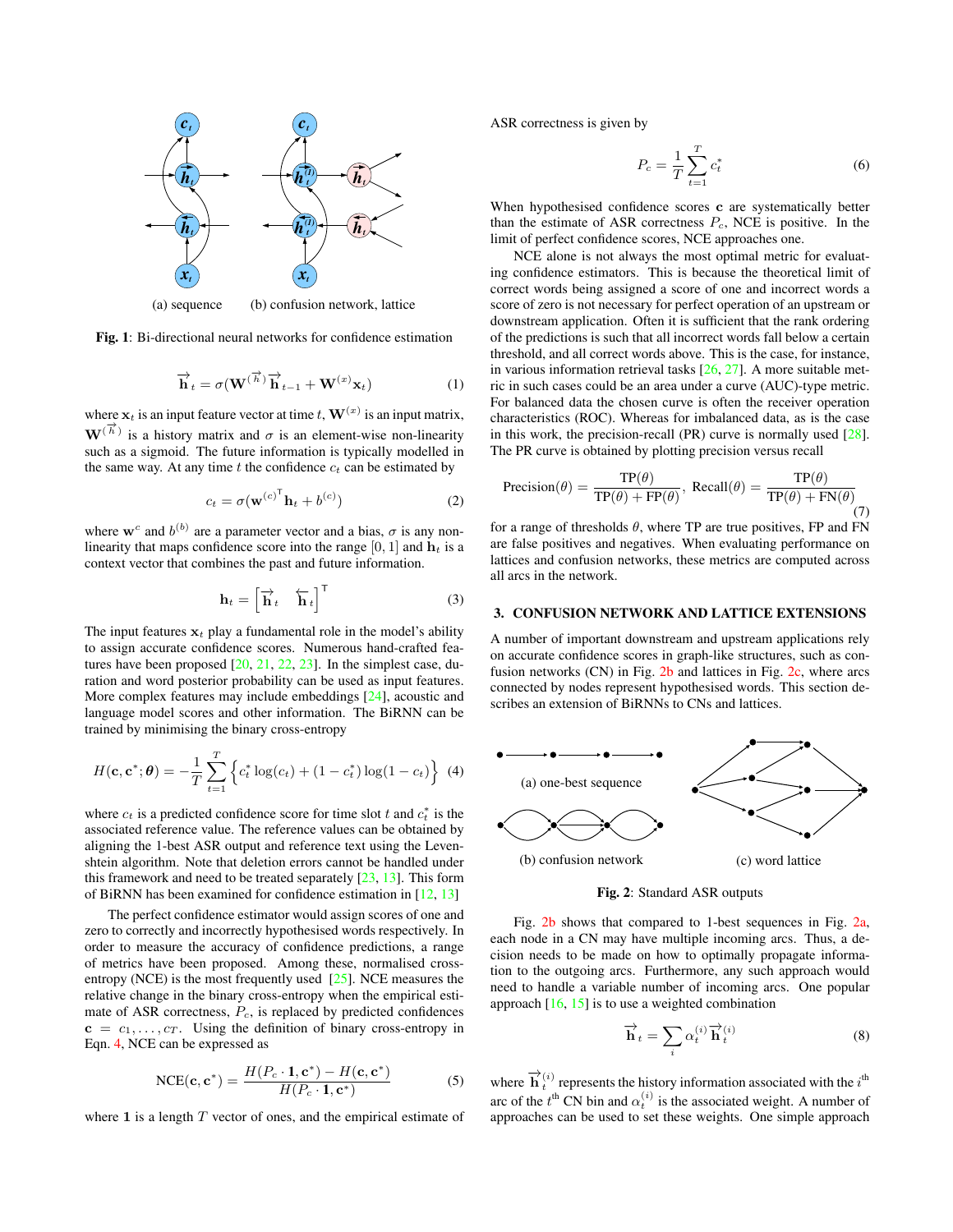is to set weights of all arcs other than the one with the highest posterior to zero. This yields a model that for 1-best hypotheses has no advantage over BiRNNs in Section [2.](#page-0-0) Other simple approaches include average or normalised confidence score  $\alpha_t^{(i)} = c_t^{(i)} / \sum_j c_t^{(j)}$ where  $c_t^{(i)}$  is a word posterior probability, possibly mapped by decision trees. A more complex approach is an attention mechanism

$$
\alpha_t^{(i)} = \frac{\exp(z_t^{(i)})}{\sum_j \exp(z_t^{(j)})}, \text{ where } z_t^{(i)} = \sigma\left(\mathbf{w}^{(a)^\mathsf{T}} \mathbf{\vec{k}}_t^{(i)} + b^{(a)}\right) \tag{9}
$$

where  $\mathbf{w}^{(a)}$  and  $b^{(a)}$  are attention parameters,  $\overrightarrow{k}_{t}^{(i)}$  is a key. The choice of the key is important as it helps the attention mechanism decide which information should be propagated. It is not obvious a priori what the key should contain. One option is to include arc history information as well as some basic confidence score statistics

$$
\overrightarrow{\mathbf{k}}_t^{(i)} = \begin{bmatrix} \overrightarrow{\mathbf{h}}_t^{(i)^\mathsf{T}} & c_t^{(i)} & \mu_t & \sigma_t \end{bmatrix}^\mathsf{T}
$$
 (10)

where  $\mu_t$  and  $\sigma_t$  are the mean and standard deviation computed over  $c_t^{(i)}$  at time t. At the next  $(t + 1)$ <sup>th</sup> CN bin the forward information associated with the  $i^{\text{th}}$  arc is updated by

<span id="page-2-1"></span>
$$
\overrightarrow{\mathbf{h}}_{t+1}^{(i)} = \sigma(\mathbf{W}^{(\overrightarrow{h})}\overrightarrow{\mathbf{h}}_t + \mathbf{W}^{(x)}\mathbf{x}_{t+1}^{(i)})
$$
(11)

The confidence score for each CN arc is computed by

$$
c_t^{(i)} = \sigma(\mathbf{w}^{(c)}^\mathsf{T} \mathbf{h}_t^{(i)} + b^{(c)})
$$
 (12)

where  $\mathbf{h}_t^{(i)}$  is an arc context vector

$$
\mathbf{h}_t^{(i)} = \begin{bmatrix} \overrightarrow{\mathbf{h}}_t^{(i)} & \overleftarrow{\mathbf{h}}_t^{(i)} \end{bmatrix} \tag{13}
$$

A summary of dependencies in this model is shown in Fig. [1b](#page-1-1) for a CN with 1 arc in the  $t^{\text{th}}$  bin and 2 arcs in the  $(t + 1)^{\text{th}}$  bin.

As illustrated in Fig. [2c,](#page-1-3) each node in a lattice marks a timestamp in an utterance and each arc represents a hypothesised word with its corresponding acoustic and language model scores. Although lattices do not normally obey a linear graph structure, if they are traversed in the topological order, no changes are required to compute confidences over lattice structures. The way the information is propagated in these graph structures is similar to the forward-backward algorithm  $[18]$ . There, the forward probability at time t is

$$
\overrightarrow{h}_{t+1}^{(i)} = \overrightarrow{h}_t x_{t+1}^{(i)}, \text{ where } \overrightarrow{h}_t = \sum_j \alpha_{i,j} \overrightarrow{h}_t^{(j)} \tag{14}
$$

Compared to equations Eqn. [8](#page-1-4) and Eqn. [11,](#page-2-1) the forward recursion employs a different way to combine features  $x_{t+1}^{(i)}$  and node states  $\overrightarrow{h}_t$ , and maintains stationary weights, *i.e.* the transition probabilities  $\alpha_{i,j}$ , for combining arc states  $\overrightarrow{h}_{t}^{(j)}$ . In addition, each  $\overrightarrow{h}_{t}^{(i)}$  has a probabilistic meaning which the vector  $\overrightarrow{h}_{t}^{(i)}$  does not. Furthermore, unlike in the standard algorithm, the past information at the final node is not constrained to be equal to the future information at the initial node.

In order to train these models, each arc of a CN or lattice needs to be assigned an appropriate reference confidence value. For aligning a reference word sequence to another sequence, the Levenshtein algorithm can be used. The ROVER method has been used to iteratively align word sequences to a pivot reference sequence to construct CNs [\[29\]](#page-4-28). This approach can be extended to confusion network combination (CNC), which allows the merging of two CNs [\[30\]](#page-4-29). The reduced CNC alignment scheme proposed here uses a reference one-best sequence rather than a CN as the pivot, in order to tag CN arcs against a reference sequence. A soft loss of aligning reference word  $\omega_{\tau}$  with the  $t^{\text{th}}$  CN bin is used

<span id="page-2-2"></span>
$$
\ell_t(\omega_\tau) = 1 - P_t(\omega_\tau) \tag{15}
$$

where  $P_t(\omega)$  is a word posterior probability distribution associated with the CN bin at time  $t$ . The optimal alignment is then found by minimising the above loss.

The extension of the Levenshtein algorithm to lattices, though possible, is computationally expensive [\[31\]](#page-4-30). Therefore approximate schemes are normally used [\[32\]](#page-4-31). Common to those schemes is the use of information about the overlap of lattice arcs and time-aligned reference words to compute the loss

$$
o_{t,\tau} = \max\left\{0, \frac{|\min\{e_{\tau}^*, e_t\}| - |\max\{s_{\tau}^*, s_t\}|}{|\max\{e_{\tau}^*, e_t\}| - |\min\{s_{\tau}^*, s_t\}|}\right\}
$$
(16)

where  $\{s_t, e_t\}$  and  $\{s^*_\tau, e^*_\tau\}$  are start and end times of lattice arcs and time-aligned words respectively. In order to yield "hard" 0 or 1 loss a threshold can be set either on the loss or the amount of overlap.

# 4. EXPERIMENTS

<span id="page-2-0"></span>Evaluation was conducted on IARPA Babel Georgian full language pack (FLP). The FLP contains approximately 40 hours of conversational telephone speech (CTS) for training and 10 hours for development. The lexicon was obtained using the automatic approach described in [\[33\]](#page-4-32). The automatic speech recognition (ASR) system combines 4 diverse acoustic models in a single recognition run [\[34\]](#page-4-33). The diversity is obtained through the use of different model types, a tandem and a hybrid, and features, multi-lingual bottlenecks extracted by IBM and RWTH Aachen from 28 languages. The language model is a simple n-gram estimated on acoustic transcripts and web data. As a part of a larger consortium, this ASR system took part in the IARPA OpenKWS 2016 competition [\[35\]](#page-4-34). The development data was used to assess the accuracy of confidence estimation approaches. The data was split with a ratio of  $8:1:1$  into training, validation and test sets. The ASR system was used to produce lattices. Confusion networks were obtained from lattices using consensus decoding [\[8\]](#page-4-7). The word error rates of the 1-best sequences are 39.9% for lattices and 38.5% for confusion networks.

The input features for the standard bi-directional recurrent neural network (BiRNN) and CN-based (BiCNRNN) are decision tree mapped posterior, duration and a 50-dimensional fastText word embedding [\[36\]](#page-4-35) estimated from web data. The lattice-based BiRNN (BiLatRNN) makes additional use of acoustic and language model scores. All forms of BiRNNs contain one  $\left[128, 128\right]$  dimensional bi-directional LSTM layer and one 128 dimensional feed-forward hidden layer. The implementation uses PyTorch library and is avail-able online<sup>[1](#page-0-1)</sup>. For efficient training, model parameters are updated using Hogwild! stochastic gradient descent [\[37\]](#page-4-36), which allows asynchronous update on multiple CPU cores in parallel.

Table [1](#page-3-1) shows the NCE and AUC performance of confidence estimation schemes on 1-best hypotheses extracted from CNs. As expected, "raw" posterior probabilities yield poor NCE results although AUC performance is high. The decision tree, as expected, improves NCE and does not affect AUC due to the monotonicity of the mapping. The BiRNN yields gains over the simple decision tree, which is consistent with the previous work in the area [\[12,](#page-4-11) [13\]](#page-4-12).

<sup>1</sup>[https://github.com/qiujiali/lattice\\_rnn](https://github.com/qiujiali/lattice_rnn)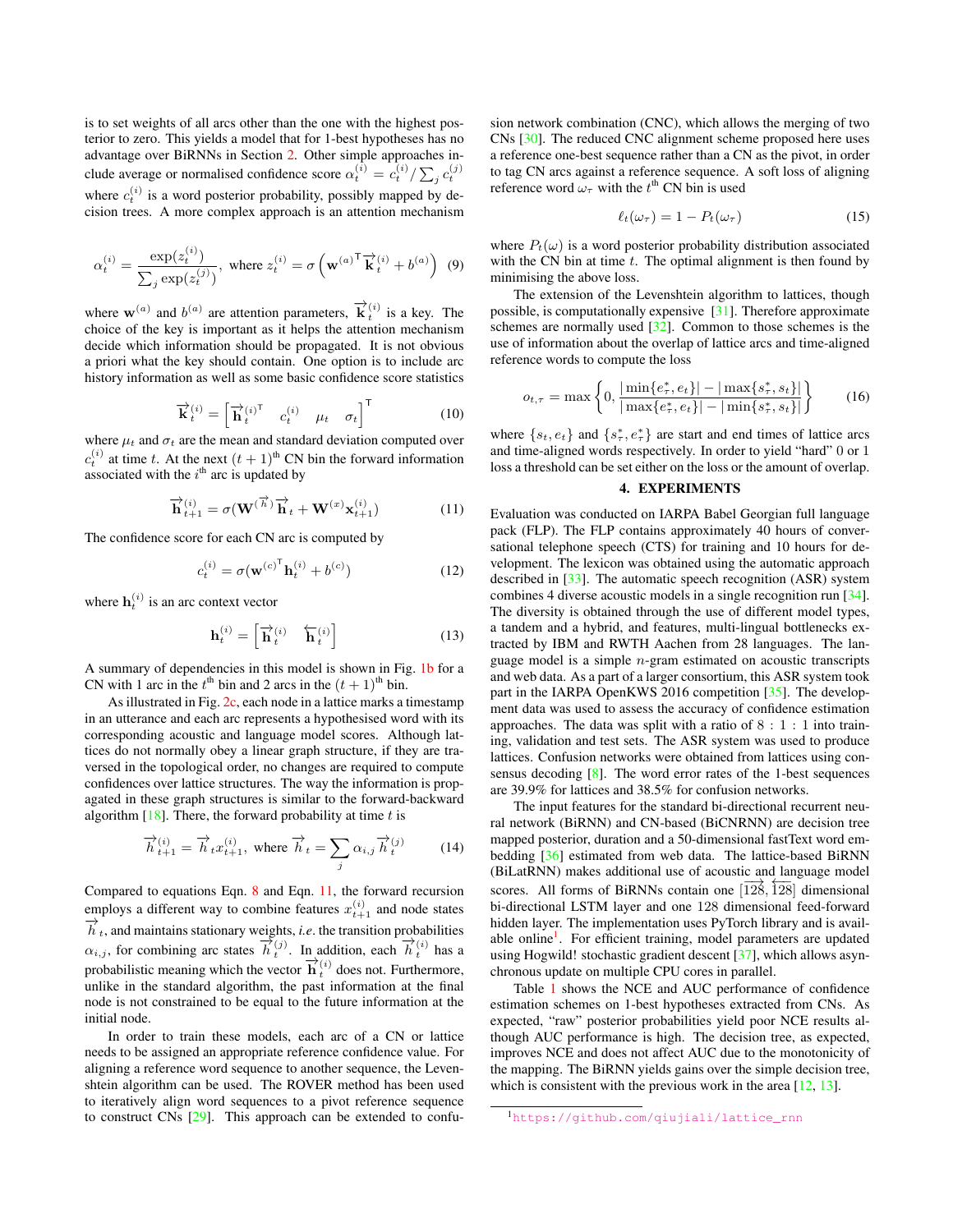<span id="page-3-1"></span>

| Estimator            | NCE.      | AUC.   |
|----------------------|-----------|--------|
| 1-best CN posteriors | $-0.1978$ | 0.9081 |
| +decision tree       | 0.2755    | 0.9081 |
| $+BiRNN$             | 0.2947    | 0.9197 |

Table 1: Confidence estimation performance on 1-best CN arcs

The next experiment examines the extension of BiRNNs to confusion networks. The BiCNRNN uses a similar model topology, merges incoming arcs using the attention mechanism described in Section [3](#page-1-0) and uses the Levenshtein algorithm with loss given by Eqn. [15](#page-2-2) to obtain reference confidence values. The model parameters are estimated by minimising average binary cross-entropy loss on all CN arcs. The performance is evaluated over all CN arcs. When transitioning from 1-best arcs to all CN arcs the AUC performance is expected to drop due to an increase in the Bayes risk. Table [2](#page-3-2) shows that BiCNRNN yields gains similar to BiRNN in Table [1.](#page-3-1)

<span id="page-3-2"></span>

| Estimator         | <b>NCE</b> | AUC.   |
|-------------------|------------|--------|
| all CN posteriors | 0.3105     | 0.8243 |
| +decision tree    | 0.4659     | 0.8243 |
| +BiCNRNN          | 0.4970     | 0.8365 |

Table 2: Confidence estimation performance on all CN arcs

<span id="page-3-3"></span>As mentioned in Section [3](#page-1-0) there are alternatives to attention for merging incoming arcs. Table [3](#page-3-3) shows that mean and normalised posterior weights may provide a competitive alternative.<sup>[2](#page-0-1)</sup>

| Merge                | <b>NCE</b> | <b>AUC</b> |
|----------------------|------------|------------|
| max                  | 0.4933     | 0.8350     |
| mean                 | 0.4966     | 0.8364     |
| normalised posterior | 0.4969     | 0.8363     |
| attention            | 0.4970     | 0.8365     |

Table 3: Comparison of BiCNRNN arc merging mechanisms

Extending BiRNNs to lattices requires making a choice of a loss function and a method of setting reference values to lattice arcs. A simple global threshold on the amount of overlap between reference time-aligned words and lattice arcs is adopted to tag arcs. This scheme yields a false negative rate of 2.2% and false positive rate of 0.9% on 1-best CN arcs and 1.4% and 0.7% on 1-best lattice arcs. Table [4](#page-3-4) shows the impact of using approximate loss in training the BiCNRNN. The results suggest that the mismatch between training and testing criteria, *i.e*. approximate in training and Levenshtein in testing, could play a significant role on BiLatRNN performance. Using this approximate scheme, a BiLatRNN was trained on lattices.

Table [5](#page-3-5) compares BiLatRNN performance to "raw" posteriors and decision trees. As expected, lower AUC performances are observed due to higher Bayes risk in lattices compared to CNs. The "raw" posteriors offer poor confidence estimates as can be seen from the large negative NCE and low AUC. The decision tree yields significant gains in NCE and no change in AUC performance. Note that the AUC for a random classifier on this data is 0.2466. The BiLatRNN yields very large gains in both NCE and AUC performance.

<span id="page-3-4"></span>

| Method      | NCE.   | AUC.   |
|-------------|--------|--------|
| Levenshtein | 0.4970 | 0.8365 |
| approximate | 0.4873 | 0.8321 |

<span id="page-3-5"></span>Table 4: Comparison of BiCNRNN arc tagging schemes

| Estimator                  | <b>NCE</b> | <b>AUC</b> |
|----------------------------|------------|------------|
| all lattice arc posteriors | $-5.0386$  | 0.2251     |
| +decision tree             | $-0.0889$  | 0.2251     |
| +BiLatRNN (post)           | 0.3880     | 0.7507     |
| +BiLatRNN (attn)           | 0.3921     | 0.7537     |

Table 5: Confidence estimation performance on all lattice arcs

As mentioned in Section [1,](#page-0-2) applications such as language learning and information retrieval rely on confidence scores to give highprecision feedback [\[38\]](#page-4-37) or high-recall retrieval [\[26,](#page-4-25) [27\]](#page-4-26). Therefore, Fig. [3](#page-3-6) shows precision-recall curves for BiRNN in Table [1](#page-3-1) and BiLatRNN in Table [5.](#page-3-5) Fig. [3a](#page-3-6) shows that the BiRNN yields largest gain in the region of high precision and low recall which is useful for feedback-like applications. Whereas the BiLatRNN in Fig. [3b](#page-3-6) can be seen to significantly improve precision in the high recall region, which is useful for some retrieval tasks.

<span id="page-3-6"></span>

Fig. 3: Precision-recall curves for Table [1](#page-3-1) and Table [5](#page-3-5)

#### 5. CONCLUSIONS

<span id="page-3-0"></span>Confidence scores play an important role in many applications of spoken language technology. The standard form of confidence scores are decision tree mapped word posterior probabilities. A number of approaches have been proposed to improve confidence estimation, such as bi-directional recurrent neural networks (BiRNN). BiRNNs, however, can predict confidences of sequences only, which limits their more general application to 1-best hypotheses. This paper extends BiRNNs to confusion network (CN) and lattice structures. In particular, it proposes to use an attention mechanism to combine variable number of incoming arcs, shows how recursions are linked to the standard forward-backward algorithm and describes how to tag CN and lattice arcs with reference confidence values. Experiments were performed on a challenging limited resource IARPA Babel Georgian pack and shows that the extended forms of BiRNNs yield significant gains in confidence estimation accuracy over all arcs in CNs and lattices. Many related applications like information retrieval, speaker adaptation, keyword spotting and semi-supervised training will benefit from the improved confidence measure.

<sup>&</sup>lt;sup>2</sup>With lattices, the attention mechanism outperforms other arc merging methods more significantly, which is reported in Table [5.](#page-3-5)